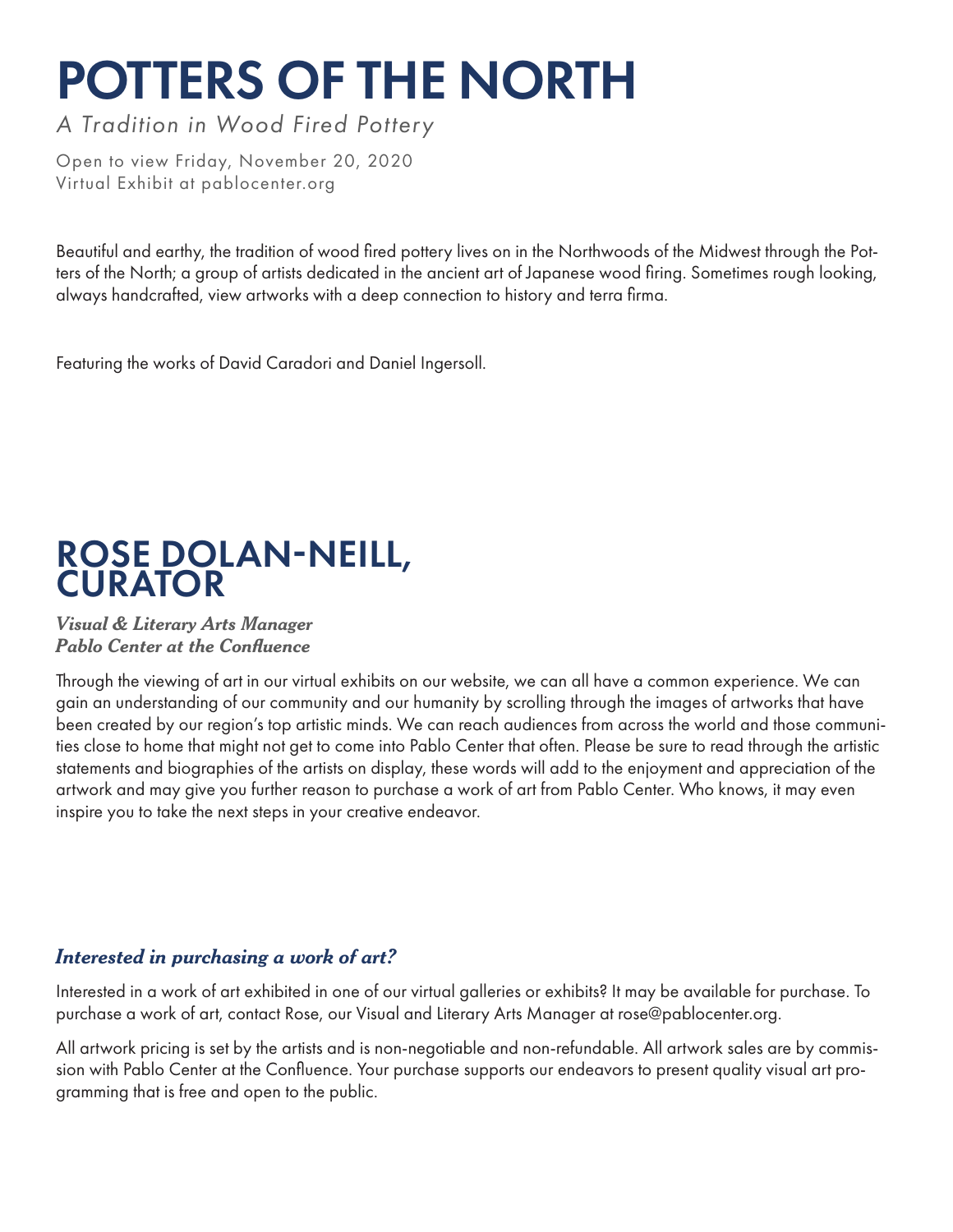## ARTISTS STATEMENTS AND BIOGRAPHIES

Statements and biographies are written by the individual artists and are published with their permission. The views expressed are their own. All artwork pricing is set by the artist and is non-negotiable and non-refundable. All artwork sales are by commission with Pablo Center at the Confluence. Your purchase supports our endeavors to present quality visual arts programming that is free and open to the public. Thank you.

### DAVID CARADORI

I believe in putting out a product that is timeless and enhances our culture through tradition. The firing process and alchemy of the glazes represent a large part of my artwork with an emphasis on functionality in a traditional craft setting.

David Caradori studied pottery with master potters Kingo Jiro and Masakasa Kusekabi in Japan. He taught many workshops in the US and Japan and is the owner of Caradori Pottery since 1986. David has shown work in galleries and museums in the US and Japan.

 $$220$ 

| <b>Dragonfly with Persimmon</b>                              | Tea Jar 2                             |
|--------------------------------------------------------------|---------------------------------------|
| Woodfired stoneware, $20 \times 13$   \$285                  | Shigaraki clay, black walnut lid, 7x4 |
| Tea Jar I                                                    | <b>Night Scene</b>                    |
| Woodfired porcelain, 9x6   \$240                             | Woodfired tile, 13x1   Not for sale   |
| <b>Bowl</b> I<br>Woodfired porcelain, $4.5 \times 8$   \$110 | <b>Night Scene</b>                    |
|                                                              | Woodfired tile, $4 \times 1$   \$110  |
| Shigaraki Vase                                               |                                       |
| Woodfired Shigaraki clay, 12x6   \$275                       |                                       |
| <b>Pointed Jar</b>                                           |                                       |
| Woodfired stoneware, 10x6   \$240                            |                                       |
| <b>Redart Vase</b>                                           |                                       |
| Woodfired stoneware, 14x9   \$240                            |                                       |
| <b>Oribe Bowl</b>                                            |                                       |
| Woodfired porcelain, $4.5 \times 8$   \$160                  |                                       |
|                                                              |                                       |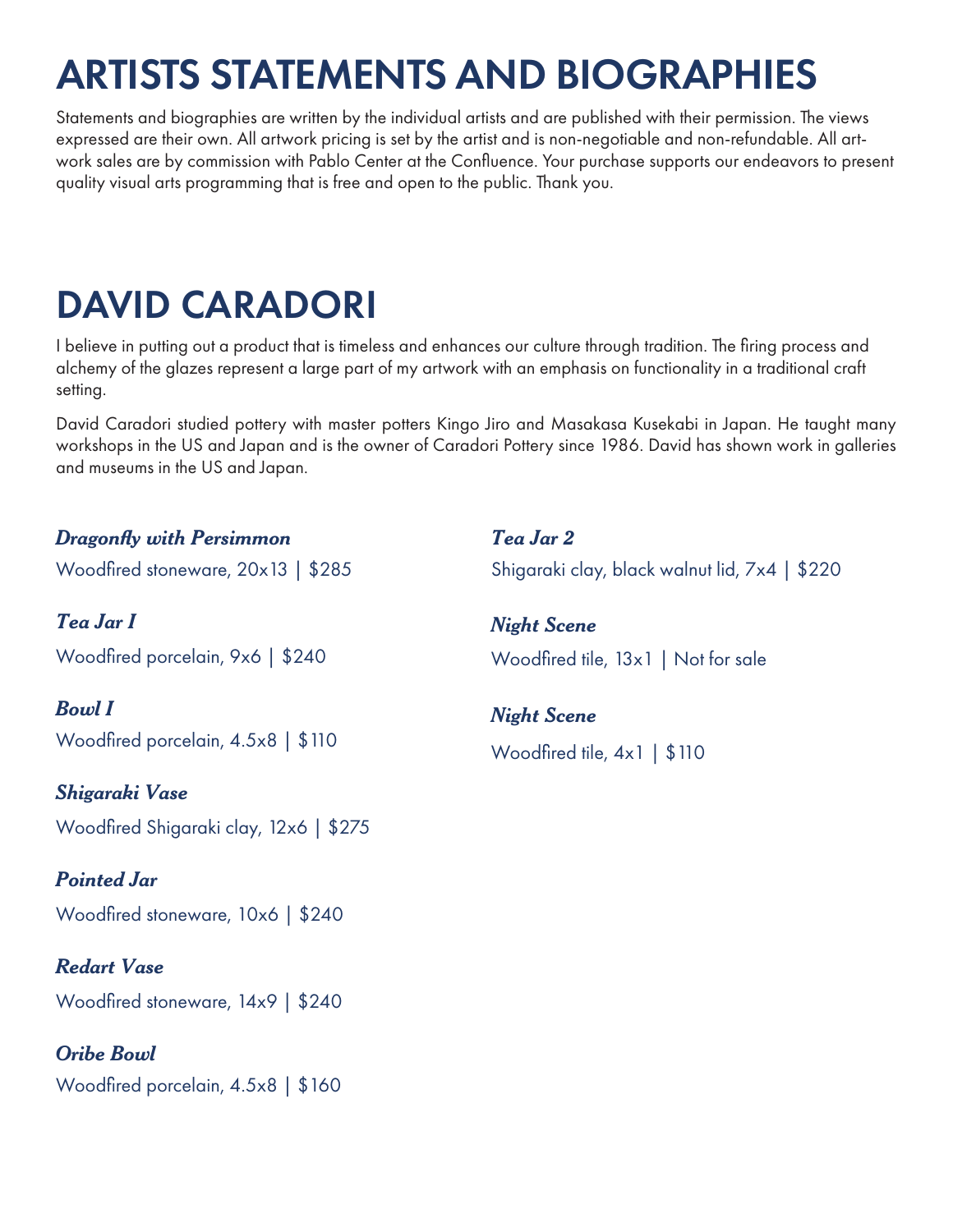### DANIEL INGERSOLL

While I love the conceptual potential of art, most of my work in this show is functional in nature. I love the idea of taking raw materials that are perceived to have little value and shaping these materials with heart, hand, and head into objects of beauty and pleasure. A special handmade cup can transform the everyday experience of drinking coffee into a ritualistic, aesthetic experience. The process of working with clay is both simple and complex. Simple materials of clay, minerals, and fire present endless challenges and possibilities creating a deep well of desire for greater understanding.

Dan Ingersoll spent 30 years in Eau Claire classrooms teaching students the skills that would enable them to explore the infinite possibilities for expression through art. Seventeen of his thirty years was spent teaching ceramics and sculpture at Memorial High School. Throughout his time in Eau Claire, Dan has partnered with David Caradori to Fire David's wood kiln located on his property 15 miles north of Eau Claire. Dan furthered his ceramic skills through his association with David as well as taking workshops with Randy Johnston, Jan Mckeachie Johnston, and Mike Weber. Dan's work has been shown regionally and nationally through his inclusion in the "Strictly Functional National" pottery show in Pennsylvania. In retirement from teaching, Dan has enjoyed writing articles for Pottery Making Illustrated and Ceramics Monthly publication.

#### *Three Tea Cups*

Shino glazed pottery, 3x3.5 | \$38 each

*Three Tea Cups* Shino glazed pottery,  $4\times3$  | \$38 each

*Faceted Bowl*

Shino with Temoku glazed pottery, 4x6 | \$65

#### *Faceted Bowl*

Shino with Temoku glazed pottery, 5x8 | \$85

#### *Bowl*

White slip and Kaki glazed pottery, 3.5x5 | \$48

#### *Faceted Bowl*

Shino with Temoku glazed pottery, 4x6 | \$65

*Turquoise Vase* Turquoise glazed pottery, 14x7 | \$250

*Tradition Bowl Form* Black ash glazed pottery, 14x8 | \$250

#### *Squared Bottle Form*

Black ash glazed pottery, 9.5x5x3 | \$85

*Altered Bottle Form*

Shino glazed pottery, 8x4 | \$65

#### *Serving Platter*

Pottery, 2x14x8 | \$85